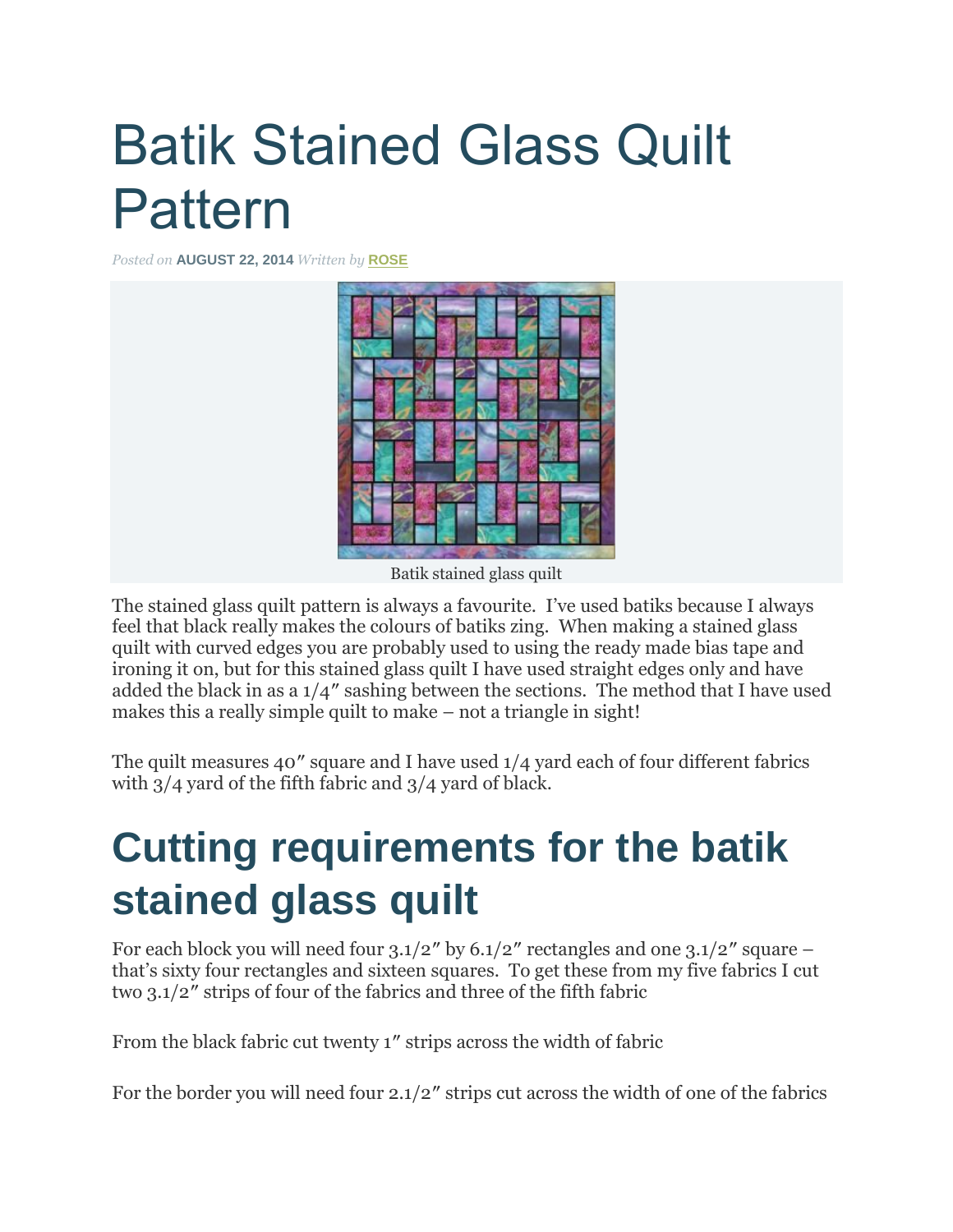

Fold the sashing strips in half



Sashing requirements for each block

#### **How to make the stained glass quilt blocks**

The black sashing is made using 1″ strips of black fabric sewn within each block rather than added on to the edge. This makes it a very simple method because you are not changing the size of each section when you add the sashing.

Fold the strips in half along the length and press to create a fold mark along the strips. For each stained glass quilt block you will need one 3.1/2″ length, two 6.1/2″ lengths and one 9.1/2″ length. You need sixteen blocks to complete the stained glass quilt.

Before you begin sewing the blocks, a quick word about needles. Batik fabrics are generally made from fabric that has a higher thread count and is more densely woven than normal quilting fabrics. You may find your needle thumping a bit as it sews batiks. The answer is to use a slightly thinner needle than usual – and make sure it's a sharp needle. If you normally use a  $75/11$  or  $80/12$ , you may want to try a  $70/10$ . This should have less difficulty slipping between the threads of the fabric.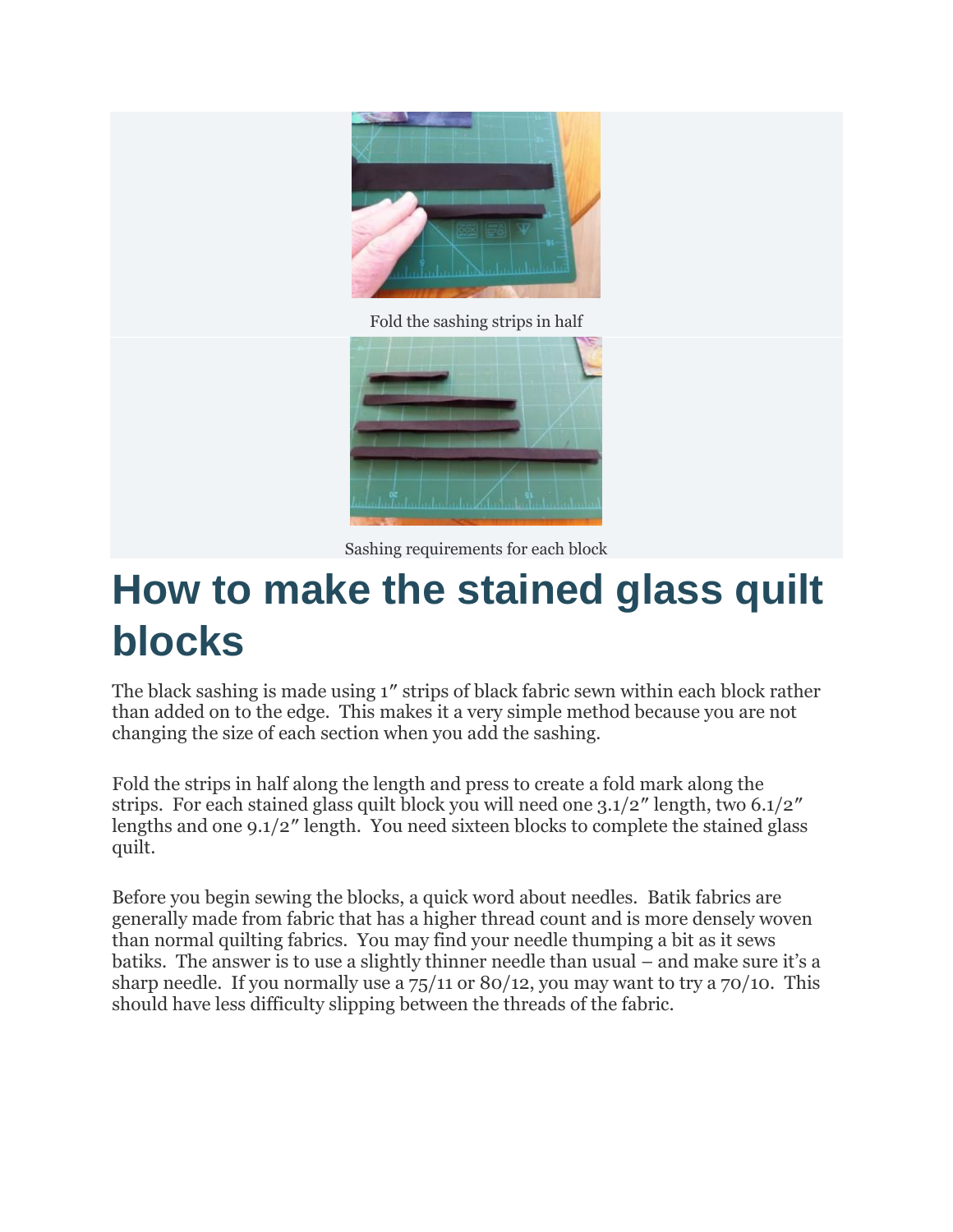

Stained glass quilt block layout

Lay the batiks out with three rectangles on the left hand side and a square and rectangle on the right hand side. Place the black strips between all the pieces.



Add the sashing strips

Lay a black strip along the edge of a rectangle or square and unfold it. Sew the strip to the rectangle along the fold line. That makes the seam line 1/2″ from the edge of the fabric. Press the black back over the stitching. This is one of those times when it's worth just leaving your iron on – you need to press each time you sew a seam.

At this stage you have three layers of fabric at the edge of those pieces with sashing. You could trim the two lower layers by 1/4″ before you fold the black fabric back over the seam. This would reduce the bulk in your seams. I have to confess that I didn't do this, but I feel that I must tell you the more correct way of doing it!

Sew the next rectangle to the black edge using a 1/4″ seam. This will give you a 1/4″ black sashing between the two pieces – but you haven't had to cope with sewing very thin sashing strips between the rectangles.



Sew the two sides of the block together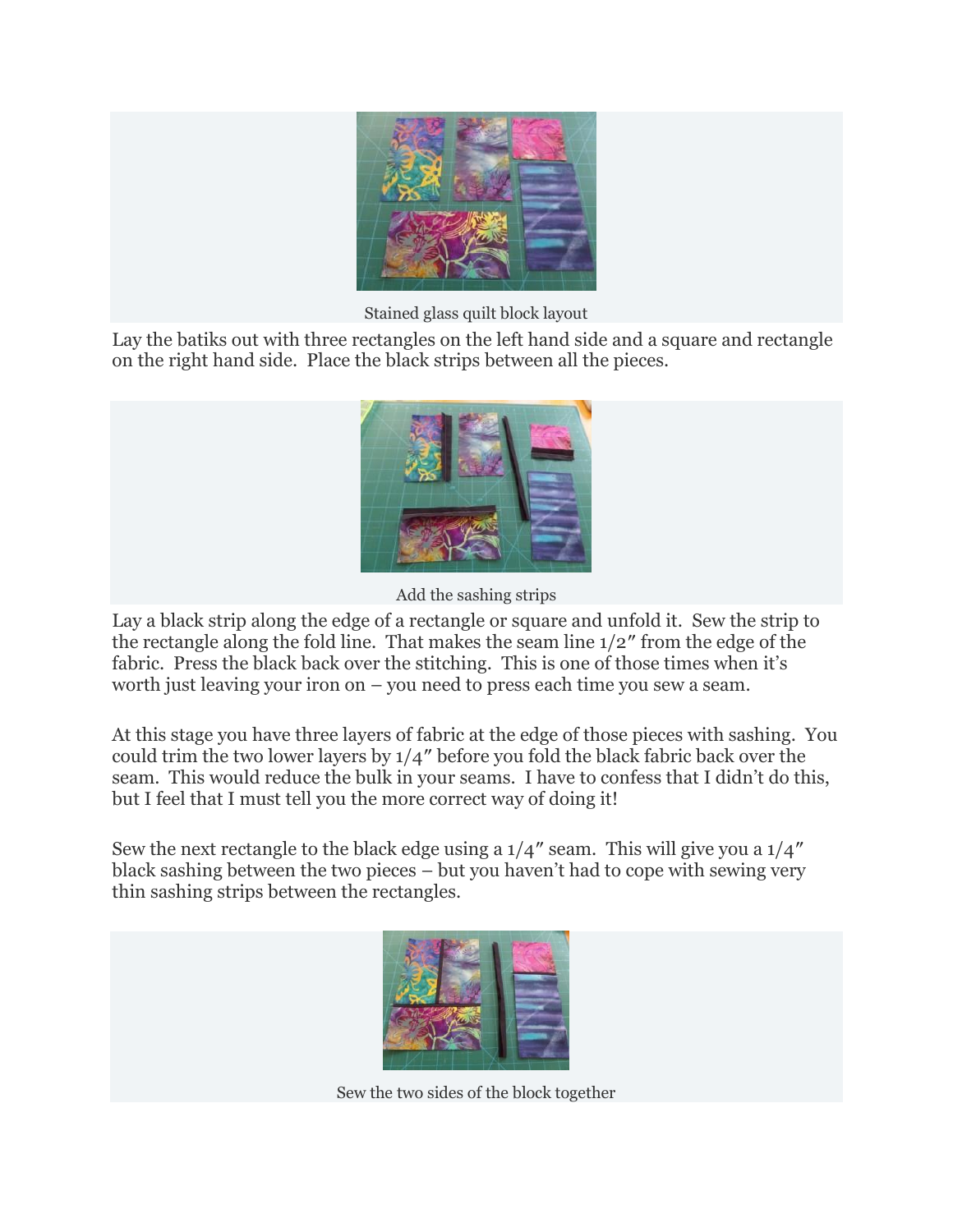Continue sewing the pieces of the block together. Sew the three rectangles together using sashing strips on the left hand side and sew the square and rectangle together on the right. Then sew the two sections together using the  $9.1/2$ " length of sashing.

Make sixteen stained glass quilt blocks.



Sew the blocks together with sashing

## **Assembling the batik stained glass quilt**

The blocks are sewn together in four rows of four. The sashing between the blocks is made in exactly the same way – sew a  $9.1/2$ " length of sashing to the right hand side of the first block and then sew the second block to it.

I have rotated the blocks just to make the quilt more interesting. If you look at the squares of the blocks, in the first block the square is on the top right while in the second block the square is on the bottom left of the block. I'm not sure whether this was necessary – I suspect that just placing the blocks randomly wouldn't have looked much different.

You will need three sashing strips between the four blocks in each row. Don't sew sashing to the ends of the rows at this stage.



Sew the rows together with sashing

Make five 36.1/2" lengths of sashing to sew the rows of the stained glass quilt to each other. Sew a sashing strip to the top and the bottom of the quilt as well as between each row.